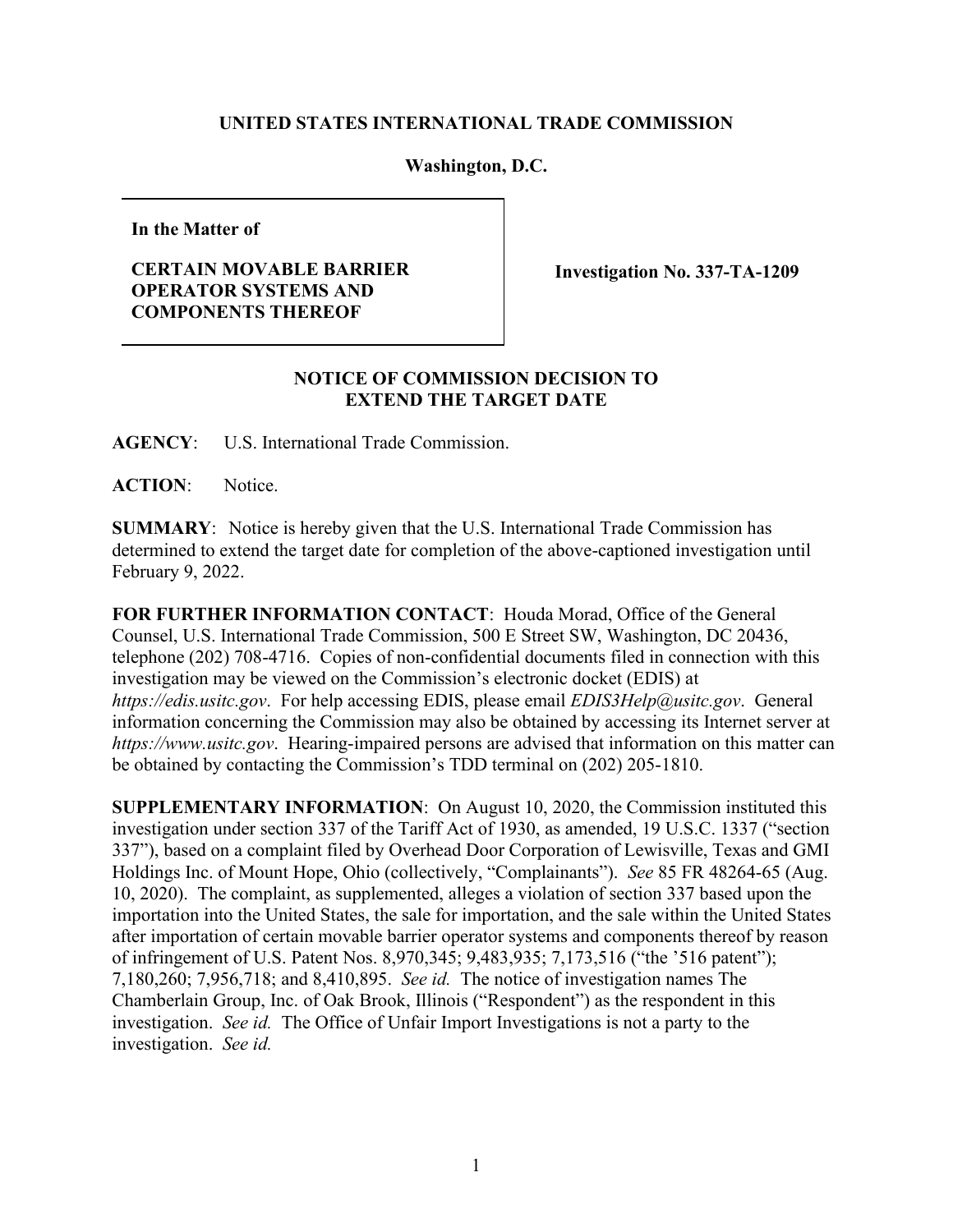On February 10, 2021, the Commission terminated the investigation as to the '516 patent based on the withdrawal of the allegations in the complaint as to that patent. *See* Order No. 10 (Jan. 19, 2021), *unreviewed by* Comm'n Notice (Feb. 10, 2021).

On April 26, 2021, the presiding Administrative Law Judge ("ALJ") issued an initial determination granting Complainants' motion for summary determination that the economic prong of the domestic industry requirement is satisfied. *See* Order No. 12 (April 26, 2021), *unreviewed by* Comm'n Notice (May 26, 2021).

On September 14, 2021, the ALJ issued a final initial determination ("FID") finding a violation of section 337 based on infringement by the Respondent of Complainants' asserted patents. The FID also includes a recommended determination ("RD") recommending, should the Commission affirm and find a violation of section 337, that the Commission issue: (1) a limited exclusion order against certain movable barrier operator systems and components thereof that are imported into the United States, sold for importation, and sold within the United States after importation, by the Respondent; and (2) a cease and desist order against the Respondent. The RD also recommends that the Commission set a bond during the period of Presidential review in an amount of 100 percent of the entered value of the movable barrier operator systems imported by or on behalf of the Respondent.

On October 14, 2021, the parties filed statements on the public interest pursuant to Commission Rule 210.50, 19 C.F.R. § 210.50. Between October 20, 2021, and November 3, 2021, members of the public filed written submissions in response to the Federal Register notice requesting public interest comments. *See* 86 FR 56982-83 (Oct. 13, 2021).

On December 6, 2021, the Commission issued a notice determining to review the FID in part ("the WTR Notice"). *See* 86 FR 70527-29 (Dec. 10, 2021). The WTR Notice invited written submissions from the parties on the issues under review, and from the parties, interested government agencies, and any other interested parties on issues of remedy, the public interest, and bonding. *See id.* The WTR notice also included questions directed to the public interest. *See id.* 

On December 13, 2021, the parties filed written submissions in response to the WTR Notice, and on December 20, 2020, the parties filed responses to each other's submissions. On December 13, 2021, members of the public filed written submissions concerning the public interest in response to the WTR Notice.

The Commission has determined to extend the target date for completion of the investigation until February 9, 2022.

The Commission's vote for this determination took place on February 8, 2022.

The authority for the Commission's determination is contained in section 337 of the Tariff Act of 1930, as amended (19 U.S.C. 1337), and in Part 210 of the Commission's Rules of Practice and Procedure (19 CFR part 210).